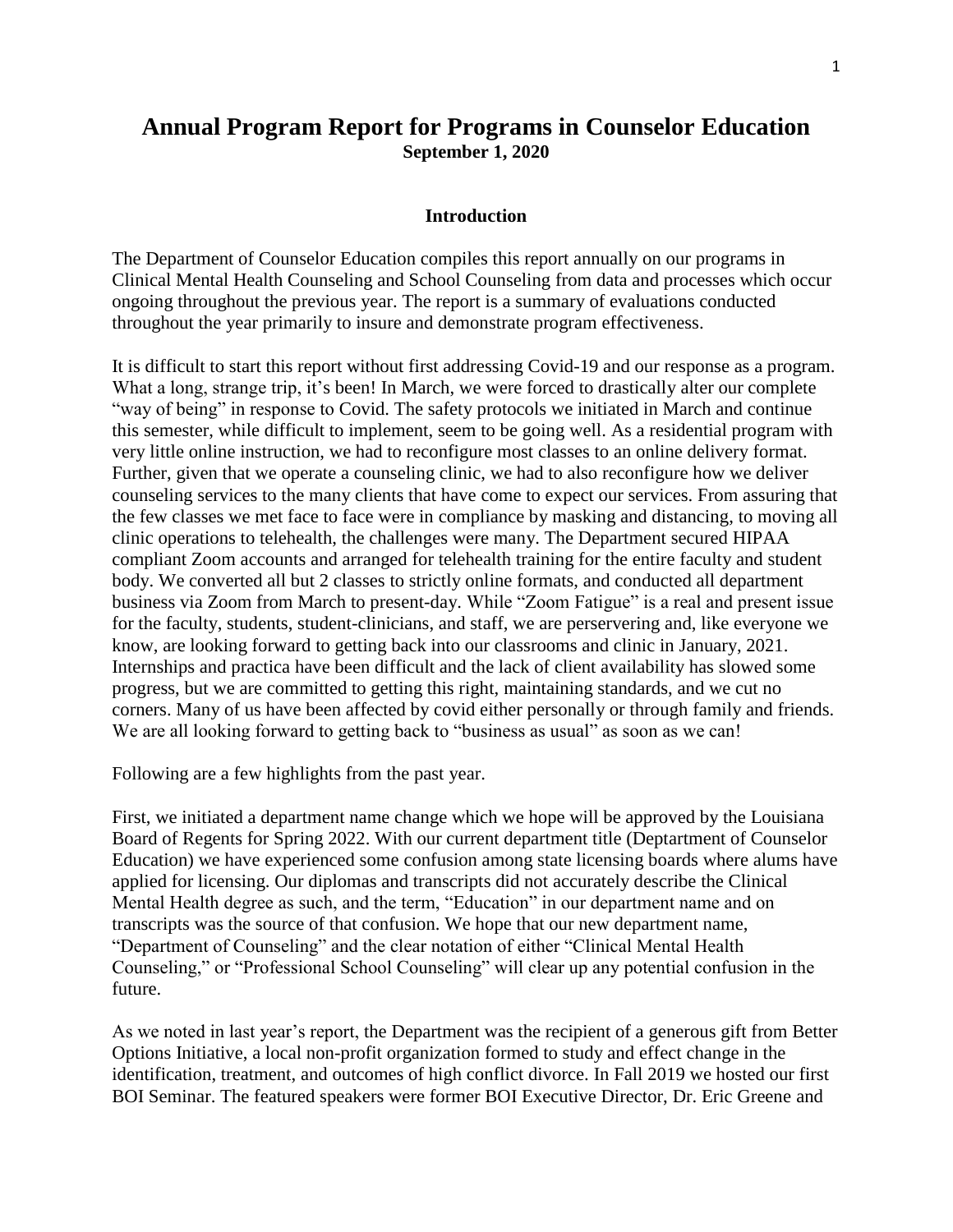internationally recognized researcher and author on Parental Alienation, Dr. William Bernet. The event was a success with over 50 participants from the university and local professional communities. At the culmination of the first seminar, we announced plans for the Spring seminar, which unfortunately, was not to be, due to Covid-19. We considered holding the second seminar as a teleconference, but Covid and timing conspired to present too many obstacles so we canceled the Spring seminar. At the time of this report, we are planning to hold the seminar in October as a teleconference.

In last year's report we noted that Dr. Katherine Hermann-Turner was granted tenure and promotion. This year, we report that Dr. Hermann-Turner has decided to pursue other career opportunities in Tennessee. We will miss her, but we wish her well at her new job. We have hired Dr. Doug Blair as Visiting Assistant Professor to replace her and plan to begin a search for the tenure-track position as soon as possible. Dr. Blair brings more than 30 years' experience as a counselor and counselor educator to our department and we are fortunate to have him join us on short notice.

# **The Curriculum**

Perhaps the most significant change to the curriculum is the move from 48 credit-hours to 60 credit-hours for the degree in School Counseling which became official this year. It is too early to determine if the increase will have an effect on applications, but we remain alert to the possibility.

Student Evaluations of Instruction (SEI) have been consistently positive across courses and instructors. Students have consistently expressed their belief that the courses are relevant and meet or exceed expectations. This is not a departure from previous years and we remain encouraged that this measure of quality is strong and consistent.

The comprehensive examination given to all students is a measure of student competencies and is standardized for counseling students across the country. Please recall that our program uses the CPCE which assesses knowledge in the 8 core areas covered in all CACREP accredited programs. As has been our practice, we evaluate program students by comparing them with students across the country who must take the CPCE as an exit exam. Also, as has been our practice, we, as a group, have done very well! Over 2 semesters (Fall 2019 and Spring 2020) 16 students have taken the test with an 100% first-time pass rate. No summer comprehensive tests were administered due to Covid. Also of note, several years ago we implemented taking the PRAXIS II for School Counselors as a requirement for that program. As in the past, this year we have a 100% pass rate on that exam.

Each year the faculty reviews the requirements for licensing in Louisiana as a Licensed Professional Counselor and certification in Louisiana as a Professional School Counselor with the intent of modifying our curriculum to respond to the evolving licensing and certification demands. No changes were called for nor made this reporting period.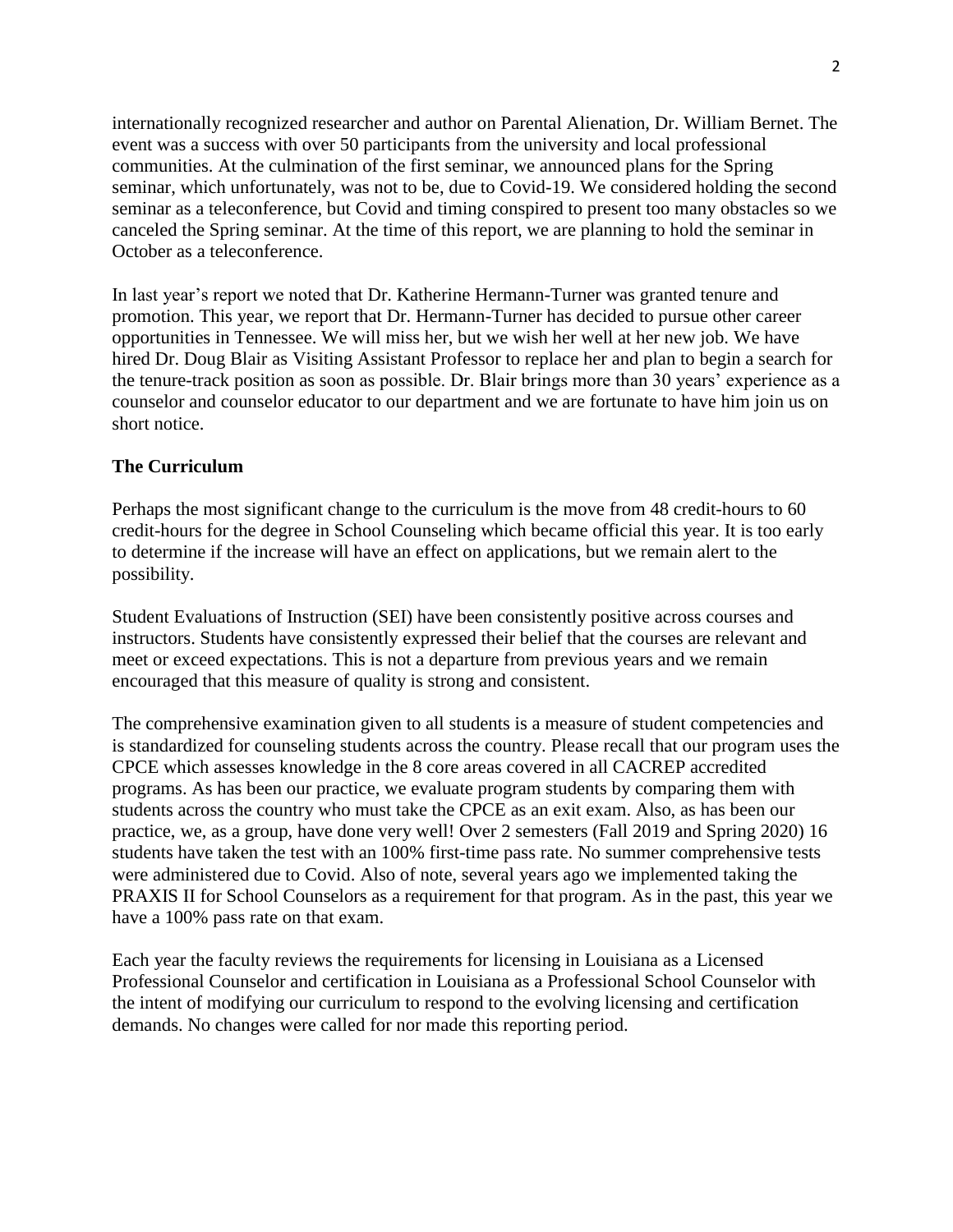#### **Program Objectives/Outcomes**

The curriculum is reviewed annually to assure alignment with CACREP Standards. Last year marked the middle of our CACREP accreditation period and we are making small changes to reflect changes in the standards. Primary to that effort was our study of using the College of Education system for program evaluation. We had intended to implement "Watermark" in Fall 2019 but, simply put: Covid got in the way. Needless to say, we will be moving to that program evaluation software as soon as we are able to resume normal functioning. Our courses are now completely aligned with the new CACREP Standards.

Student grades continue to be overwhelmingly good across all courses. An overall GPA across all classes and the past 3 semesters yields a cumulative program GPA over 3.5. Our students continue to prove that they are capable and motivated. Their success is also a testament to the rigorous admission process which over the past year saw 72 applications, 32 acceptances, and 27 enrollments to our program.

As noted in previous reports, we continue to look at the CPCE scores as evidence of student success and accomplishment of program objectives. The scores showed over the past year that no systematic weaknesses existed in the curriculum and in as much as the CPCE addresses CACREP standards, our students were meeting and exceeding those standards.

We are also happy to continue what has become a regular occurrence in that exit interviews with students indicate they believed they were prepared by the instruction and experiences they had while enrolled in our program. Likewise, interviews and surveys conducted with site supervisors indicate that our students perform well and demonstrate knowledge and competencies expected or exceeding expectations.

## **Current Students**

We have noted previously that students were achieving high marks in their courses and that they were performing well on standardized measures. This is our history and even with the ongoing Covid crisis, the past year was no exception. We believe much of their success is due to the hard work of the faculty in teaching to the standards, but also to the level of selectivity of the program. This past year (AY 2019-2020) 32 students were admitted to the program as compared to 28 the previous year. The department received 84 applications and admitted 32 students. Of the 32 admitted, 24 enrolled for Fall 2020. All applicants to the program submitted a record of their undergraduate work, scores on the GRE, an account of work and volunteer experience, a personal statement, and participate in a series of rigorous interviews in the selection process. We attracted many top-level students in 2020 and look forward to their matriculation and eventual emergence as counseling professionals.

Two years ago we updated the instrument used to evaluate students after their first semester, upon application to practicum, and upon application to internship. This is the fourth year we have used the Professional Performance Review and we are pleased with the process and with the results. No systematic weaknesses were identified, and indeed, no specific deficits were identified among students who had completed their first semester and were enrolled for their